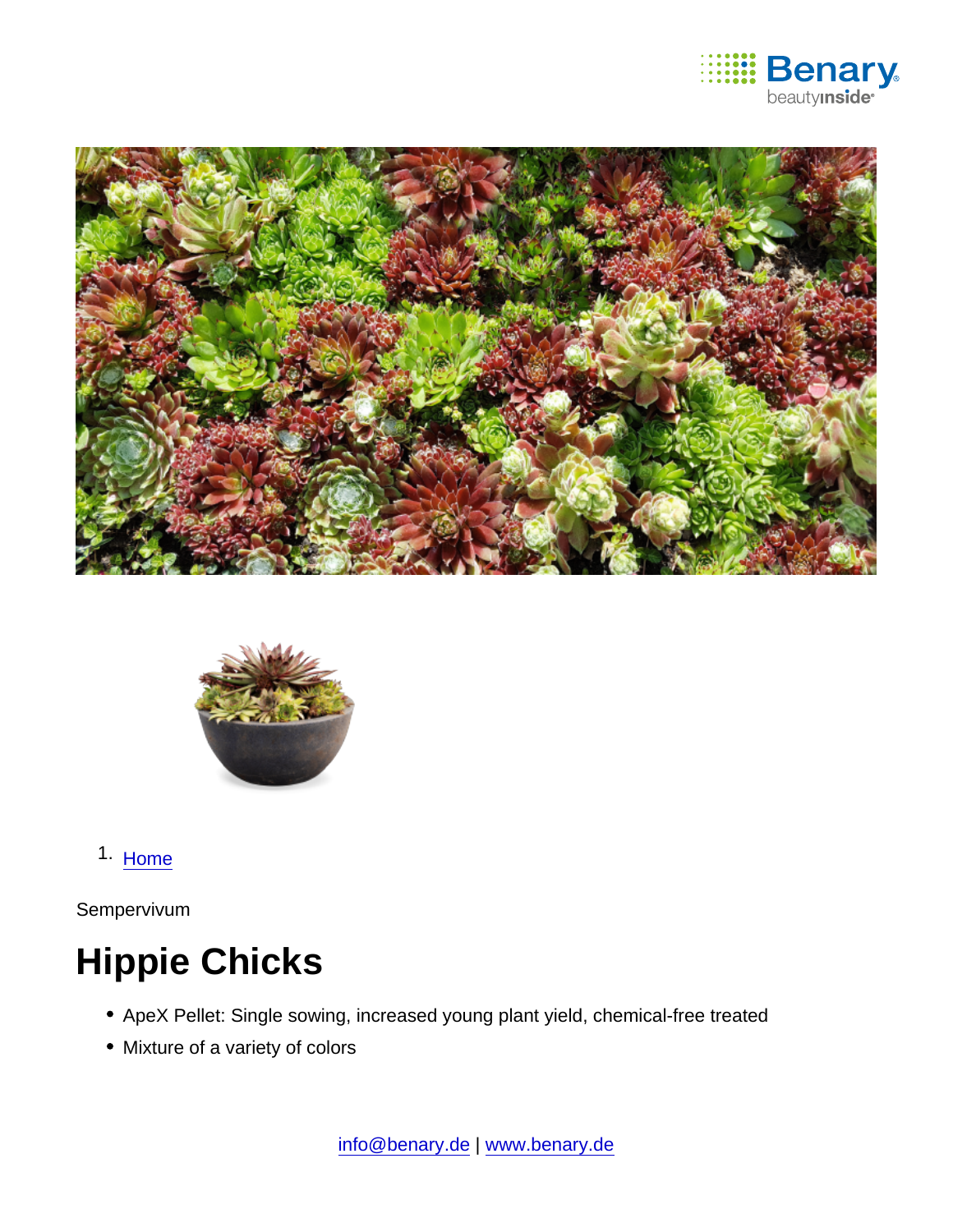

- Succulent leaf rosettes
- Non-branching flower spikes
- Evergreen, winter-hardy
- Attractive structural plant for rock gardens, mixed containers, green roofs
- Use also as indoor plant

[Bookmark](https://www.benary.com/flag/flag/product/6277?destination&token=kBuoBP--qbRsXwKxa7VuJeTpVB_5GfIyN37fFoN7DUs)

[Recommend](mailto:?subject=Benary Sempervivum  &body=https://www.benary.com/print/pdf/node/6277)

Print

Crop Time

Spring: 8 - 10 months

**Height** 

5 ? / 13 cm

Exposure

**Sun** 

Seed Form

ApeX Raw, ApeX Pelleted

Hardiness Zone

3 - 9

Best Uses

**Rockery** 

# Culture guide

## Usage

Attractive plants for rock garden and dry stone walls, pot plants, plants for graves, ornamental leaf plant, plants attract bees, extensive roof planting

Sow time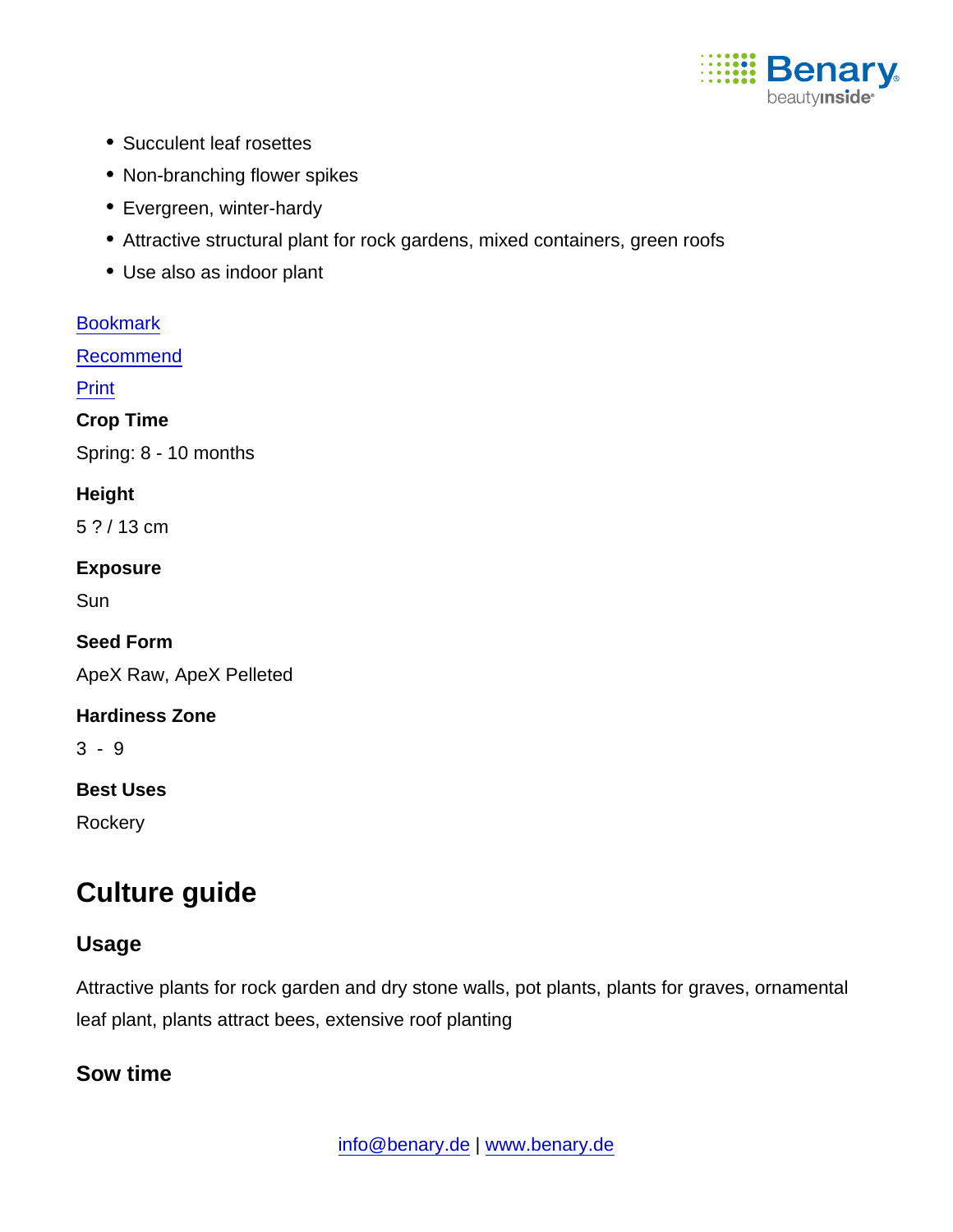

January-March for green pots; June-August for flowering in pots the following year

#### Sowing method

3-5 seeds per plug

## **Germination**

Germinates in 14-25 days at 65-72 °F (18-22 °C). Cover seed lightly after sowing.

#### Growing on

Transplant plugs after 11-12 weeks. Grow on at 60-65 °F (15-18 °C).

#### Media

Use a well-drained, growing substrate with 0-15 % clay, 0-15 % parts (e.g. bark, wood fibres, perlite, sand), 1-1, 5 kg/m<sup>3</sup> complete balanced fertilizer, 1-2 kg/m<sup>3</sup> slow release fertilizer (3-9 months), iron-chelate, micronutrients, pH: 5.5-7.0.

## **Temperature**

Grow at 10-18 °C or outdoors. In winter indoors frost free at 3-5 °C or outdoors. Outdoor fleece cover needed. For wintering the roots development should be very good. In spring the plants start to grow for 10-12 weeks at 15-18 °C. Cold temperatures of 10-12 °C will increase the cultivation time. A chilling period (vernalization) is required for flower initiation.

## **Fertilization**

Low-moderate fertilization levels are required. Fertilize the crop weekly with 80-100 ppm nitrogen (at 2 kg/m<sup>3</sup> slow release fertilizer in substrate), using complete balanced fertilizer. Avoid high ammonium and high nitrogen levels. Very high nitrogen levels in substrate cause shoot stretching and the shoots fall apart. Don't fertilize after mid September. In spring fertilize 80-100 ppm nitrogen of a complete balanced fertilizer. Prevent magnesium deficiency by applying magnesium sulphate (0,05 %) 1-2 times and in case of iron deficiency (above pH 6.0) apply iron-